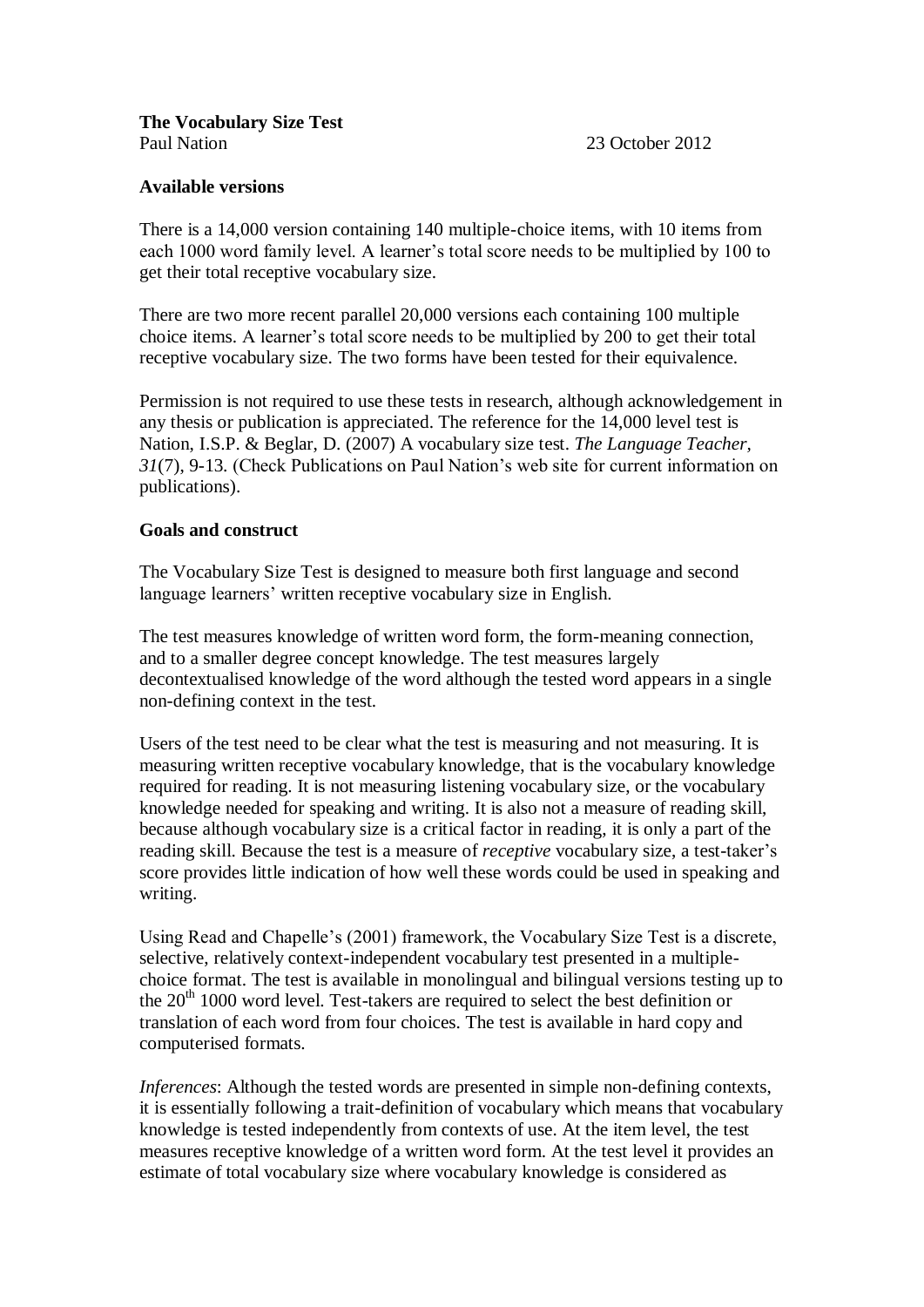including only single words (not multiword units) and vocabulary size does not include proper nouns, transparent compounds, marginal words like *um, er, gee gosh,*  and abbreviations. It does not measure the ability to distinguish homonyms and homographs.

*Uses*: For instructional purposes the results can be used to guide syllabus design, extensive reading, and vocabulary instruction. For research purposes, it can be used a measure of total receptive written vocabulary size for both native and non-native speakers.

*Impacts*: If it is used as intended, it is a relatively low stakes test for learners. One consequence may be that it substantially underestimates the vocabulary size of learners who are not motivated to perform to the best of their ability, especially if they are judged to be low achievers within their education system. This could result in faulty instructional decisions being made about their vocabulary learning needs, and thus the test may need to administered orally to such students on a one-to-one basis. . More generally, the discrete, context-independent nature of the test format may encourage the study of isolated words.

## *Washback*

The Vocabulary Size Test is primarily a test of decontextualised receptive knowledge of written vocabulary. Such a test could encourage the decontextualised learning of vocabulary. Such learning is to be encouraged, because (1) decontextualised learning using word cards or flash card programs is highly efficient (Nation, 2001: 297-299, and (2) such learning results in both explicit and implicit knowledge (Elgort, 2011).

### **Specifications for making the test**

### *Sampling the words for the items*

The items in the test need to represent the various frequency levels of the language without a bias towards any particular frequency levels. The frequency levels are based on word families occurring in the British National Corpus according to Bauer and Nation's (1993) levels up to Level 6.

Because the goal of the test is to measure total vocabulary size, the test should measure frequency levels beyond the test-takers' likely vocabulary size. For this reason, only a small number of items can be sampled from each vocabulary level. The test uses frequency levels based on the British National Corpus word family lists for the sampling, but the tests do not reliably measure how well each level is known, because there are not enough items at each level. We expect scores to decrease for the levels. The total score for the test is what matters.

Words that are loanwords or cognates in the learner's first language are not removed from the test. Removing the items would distort the measurement of vocabulary size, because loanwords and cognates are a legitimate part of a learner's second language vocabulary size. The Vocabulary Size Test thus measures words known rather than words learnt.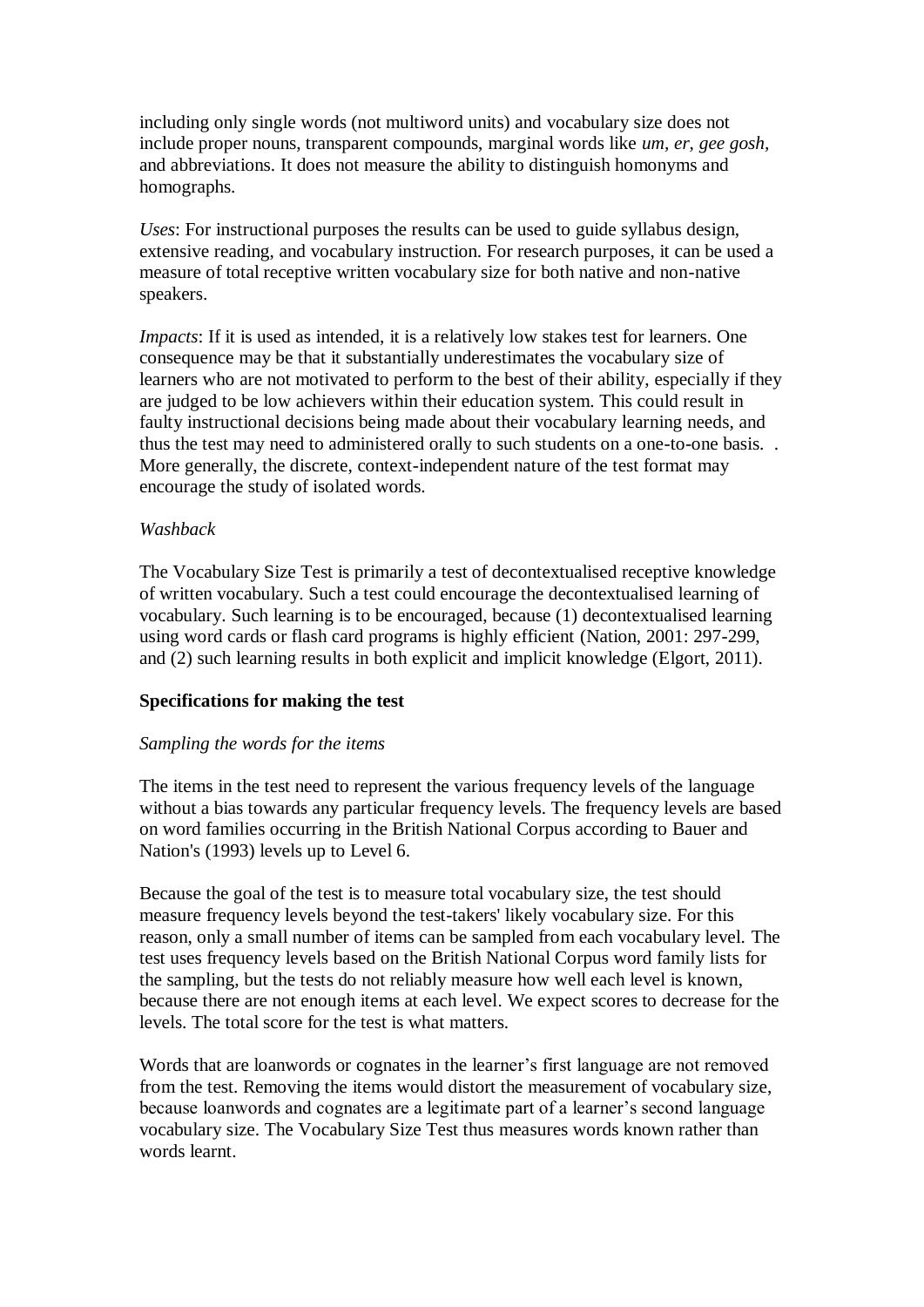#### *Making the stem*

The test uses a stem plus a 4 choice multiple-choice format. The item stem consists of the word followed by a very simple non-defining sentence containing the word. The non-defining sentence has the roles of (1) indicating the part of speech of the word, (2) limiting the meaning of the word where words may have a homograph or very different senses, and (3) slightly cueing the meaning by presenting an example of use. The words represented by the distractors should fit sensibly within the stem. The vocabulary of the stem (with the exception of the tested word) is within the first 500 words of English.

#### *Writing the choices*

The distractors are the same part of speech as the correct answer, and in most cases the distractors are the meanings of words from around the same 1000 word frequency level as the correct answer.

59. emir: We saw the <emir>.

| a            | bird with two long curved tail feathers                                 | [peacock] |
|--------------|-------------------------------------------------------------------------|-----------|
| b.           | woman who cares for other people's children in eastern countries [amah] |           |
| $\mathbf{c}$ | Middle Eastern chief with power in his own land                         | [emir]    |
| d.           | house made from blocks of ice                                           | [igloo]   |

Non-meaning clues such as the length of the choice, and general versus specific choices have been avoided and have been checked in piloting.

The occurrence of the correct answers is roughly spread evenly across the four choices of *a, b, c, d*.

As much as possible, the test is a measure only of vocabulary knowledge and not of vocabulary in use. Because of its focus on vocabulary, sitting the test should require very little knowledge beyond vocabulary knowledge and reading skill. For this reason, the choices are written in much easier language than the tested word. For the first and second 1000 word levels, only words from the first 1000 of West's (1953) General Service List were used. As far as possible, the words in the definitions were of higher frequency than the item being defined, but for the highest frequency items, this was not always possible, e.g., there was no possibility for defining *time* except with words of lower frequency (e.g. *hours*). For words from the 3000 word level upwards, the defining words were drawn from the first 2000 of West's General Service List.

If bilingual test items are acceptable, the test should be bilingual. Here is an example of a monolingual item and a bilingual item.

| 1. | soldier: He is a <b>soldier</b> . | 1. soldier: He is a <b>soldier</b> . |
|----|-----------------------------------|--------------------------------------|
|    | a. person in a business           | a. 商人                                |
|    | student<br>h.                     | b. 学生                                |
|    | c. person who uses metal          | c. 金属工艺制造者                           |
|    | d. person in the army             | d. 士兵                                |

Elgort (in press) found that sitting the bilingual version of the test resulted in scores around 10% higher. The reasons for the higher scores are likely to be because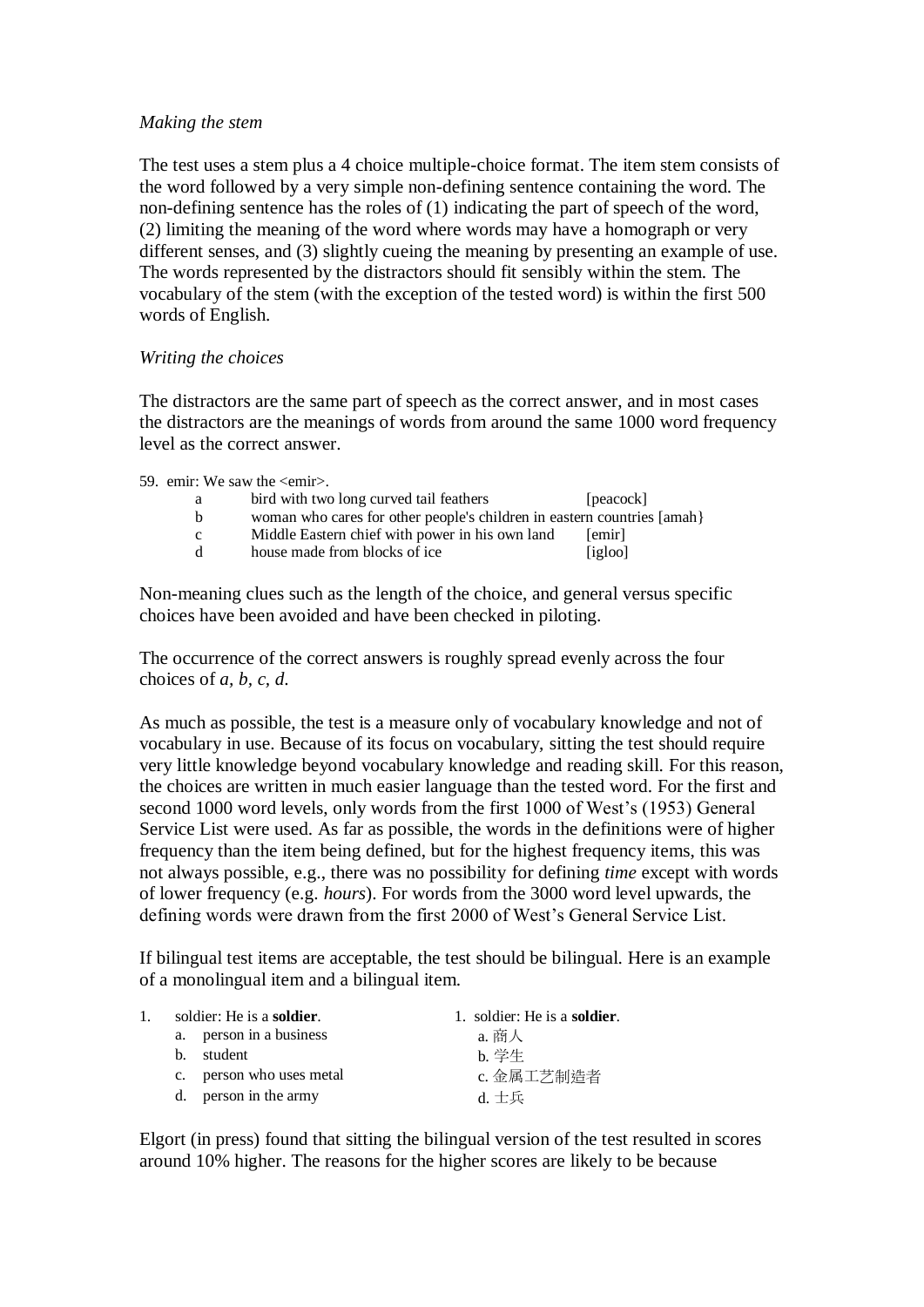translations avoid the difficult grammar of English definitions and they are immediately comprehensible to the test takers.

Using first language translations does not mean translating definitions into the first language. It means providing a single first language word or phrase for each choice. That is, the choices are first language synonyms of a second language word.

The test items do not require full knowledge of each word, but allow learners to use partial knowledge. Partial knowledge is allowed for by having distractors that do not share core elements of meaning with the correct answer. So, the item testing *azalea*  does not require the learners to distinguish between various types of plants, but simply to know that an azalea is a plant.

azalea: This **azalea** is very pretty.

- a. small tree with many flowers growing in groups
- b. light material made from natural threads
- c. long piece of material worn by women in India
- d. sea shell shaped like a fan

The test does not use an *I don't know option*, because such an option discourages informed guessing. The learners should make informed guesses, because these guesses are likely to draw on sub-conscious knowledge.

The test is a measure of written receptive vocabulary knowledge, that is, the kind of knowledge that is needed for reading. When reading, vocabulary knowledge is supported by background knowledge, reading skill, and textual context. Full knowledge of the meaning of the word is not required for reading, although the better the words are known, the easier the reading will be.

In addition, a major use of the test will be to guide learners in their vocabulary learning. If learners already have a partial but usable knowledge of some words, they should not be studying these words, but should move on to unknown vocabulary.

### *The order of the items in the test*

Learners need to sit all of the items in the test because for various reasons learners are likely to get some items correct which are outside their typical level of vocabulary knowledge. These reasons include the presence of loanwords, and the presence of words related to hobbies, academic study, or specialist interests. Nguyen and Nation (2011) found that even lower proficiency learners improved their scores by sitting the lower frequency sections of the test.

The items in the test are usually arranged in frequency order. The frequency order may lead learners to give up during the later levels, so it is probably better to mix the levels, with higher frequency words appearing through the whole test. Such an order is more likely to maintain engagement with the test.

# *Piloting*

Versions of the tests have been piloted in several ways.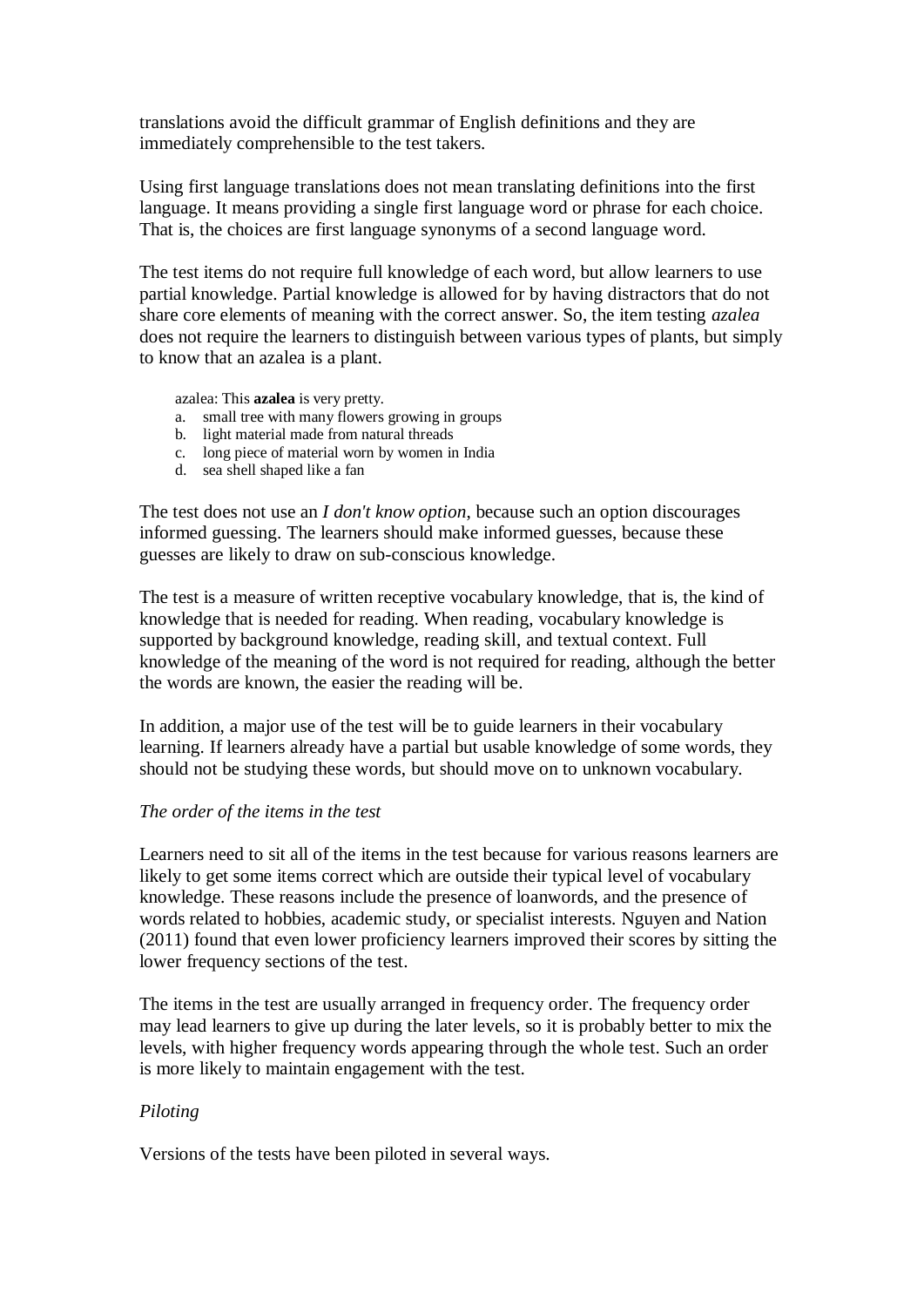- 1 Getting applied linguists who are native speakers of English to individually read and critique the test.
- 2 Replacing the target word with the nonsense word and getting a test-wise native speaker to try to choose the correct answer. This checked if the choices themselves were indicating the correct answer.
- 3 Running the tests through the Range program to check the frequency levels of words used in the contexts and choices.
- 4 A Rasch-based analysis was conducted using just under 200 students in Japan (Beglar, 2010).

# **Using the Vocabulary Size Test**

## *Administration of the test*

The test is a measure of knowledge not fluency, and so enough time should be given to complete the test and allow learners to ponder over each item. It typically takes around 40 minutes to sit the 140 item test, and around 30 minutes for the 100 item tests.

The validity of any test depends strongly on how seriously learners sit the test. If they simply skip through it while playing with their cell phones, the results will be meaningless. For some learners, it may be necessary to administer the test on a oneto-one basis. This type of administration can include providing help by pronouncing unfamiliar words for the test-taker, encouraging them, and giving them feedback on already completed items. For some learners, a one-to-one administration of the test can double the score that they got on a group-administered test.

The test is suitable for computer-based delivery and scoring.

# *Test equivalence*

Versions A and B of Vocabulary Size Test are parallel forms. It is relatively straightforward to make parallel forms of the Vocabulary Size Test because it is largely a unidimensional measure (Beglar, 2010) and the specifications described in this document are easy enough to follow. The various forms of the test have been trialled with 46 people who sat all forms of the test. The means and standard deviations of versions A and B were close to each other and not significantly different (Version A mean 81.37, sd 16.662; Version B mean 83.20, sd 13.982). This means that versions A and B can be used as if they were the same test.

### *Scoring the test*

When scoring the test, the 1000 frequency levels can be ignored. The levels are there simply to make sure that the test is not biased to any particular level.

A learner's total score on the 140 item test needs to be multiplied by 100 to find the learner's total vocabulary size. So, a score of 35 out of 140 means that the learner's vocabulary size is 3,500 word families. On the 100 item versions measuring up to the  $20<sup>th</sup> 1000$  word family level, there are five words for each 1000 word family level, so the total score needs to be multiplied by 200.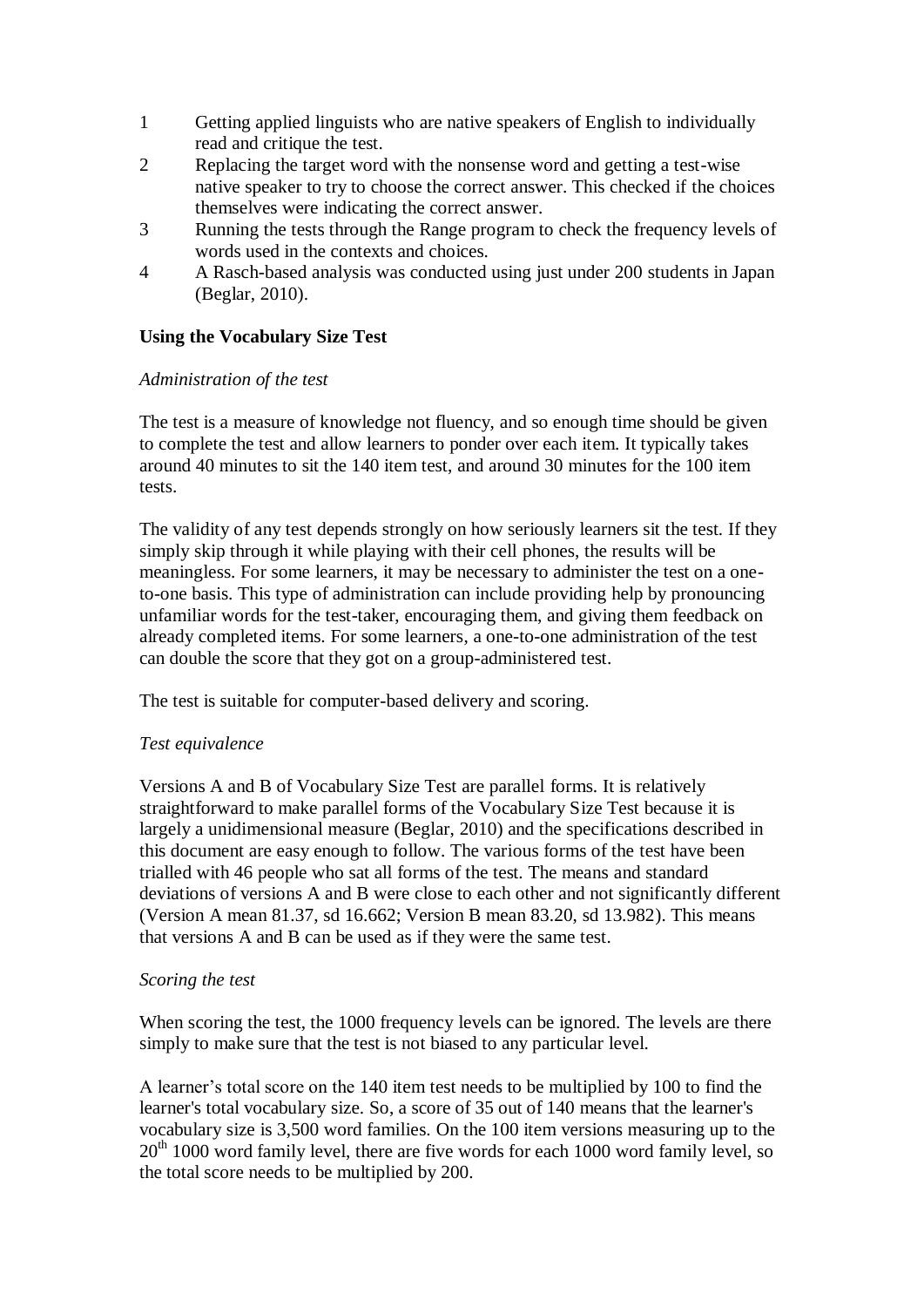## *Correction for guessing*

There should not be a correction to guessing. This is because a correction would distort the measurement of vocabulary size, because each tested word represents 100 or 200 words. We need to assume that learners are not making wild guesses. The interpretation of the final scores however needs to be done with the understanding that, because the test is a partially sensitive test and because there is no correction for guessing, the vocabulary size score is a slightly generous estimate of vocabulary size.

## *Interpreting the scores*

To work out what the score means in terms of language use, we need to look at the vocabulary size needed to gain a text coverage of 98% in various kinds of texts.

Table 1: Vocabulary sizes needed to get 98% coverage (including proper nouns) of various kinds of texts (Nation, 2006)

| Texts             | 98% coverage        | Proper nouns |
|-------------------|---------------------|--------------|
| <b>Novels</b>     | 9,000 word families | $1 - 2\%$    |
| Newspapers        | 8,000 word families | $5 - 6\%$    |
| Children's movies | 6,000 word families | 1.5%         |
| Spoken English    | 7,000 word families | 1.3%         |

The goal of around 8,000 word families is an important one for learners who wish to deal with a range of unsimplified spoken and written texts. It is thus helpful to know how close learners are to this critical goal.

Initial studies using the test indicate that undergraduate non-native speakers of non-European backgrounds successfully coping with study at an English speaking university have a vocabulary size around 5,000-6,000 word families. Non-native speaking PhD students have around a 9,000 word vocabulary.

To work out what learners should be doing to increase their vocabulary size, we need to relate the vocabulary size score to the three main frequency levels of highfrequency, mid-frequency, and low-frequency words.

| <b>Level</b>   | 1000 word family lists | <b>Learning procedures</b>          |
|----------------|------------------------|-------------------------------------|
| High frequency | 1000-2000              | Reading graded readers              |
|                |                        | Deliberate teaching and learning    |
| Mid-frequency  | 3000-9000              | Reading mid-frequency readers       |
|                |                        | Deliberate learning                 |
| Low frequency  | $10,000$ on            | Wide reading                        |
|                |                        | Specialised study of a subject area |

The Vocabulary Size Test can be used to test both native speakers or non-native speakers. The general rule of thumb for predicting the vocabulary size of young native speakers is to take two or three years away from the age of the native speaker and multiplied this figure by 1000. So, an average 13 year old native speaker knows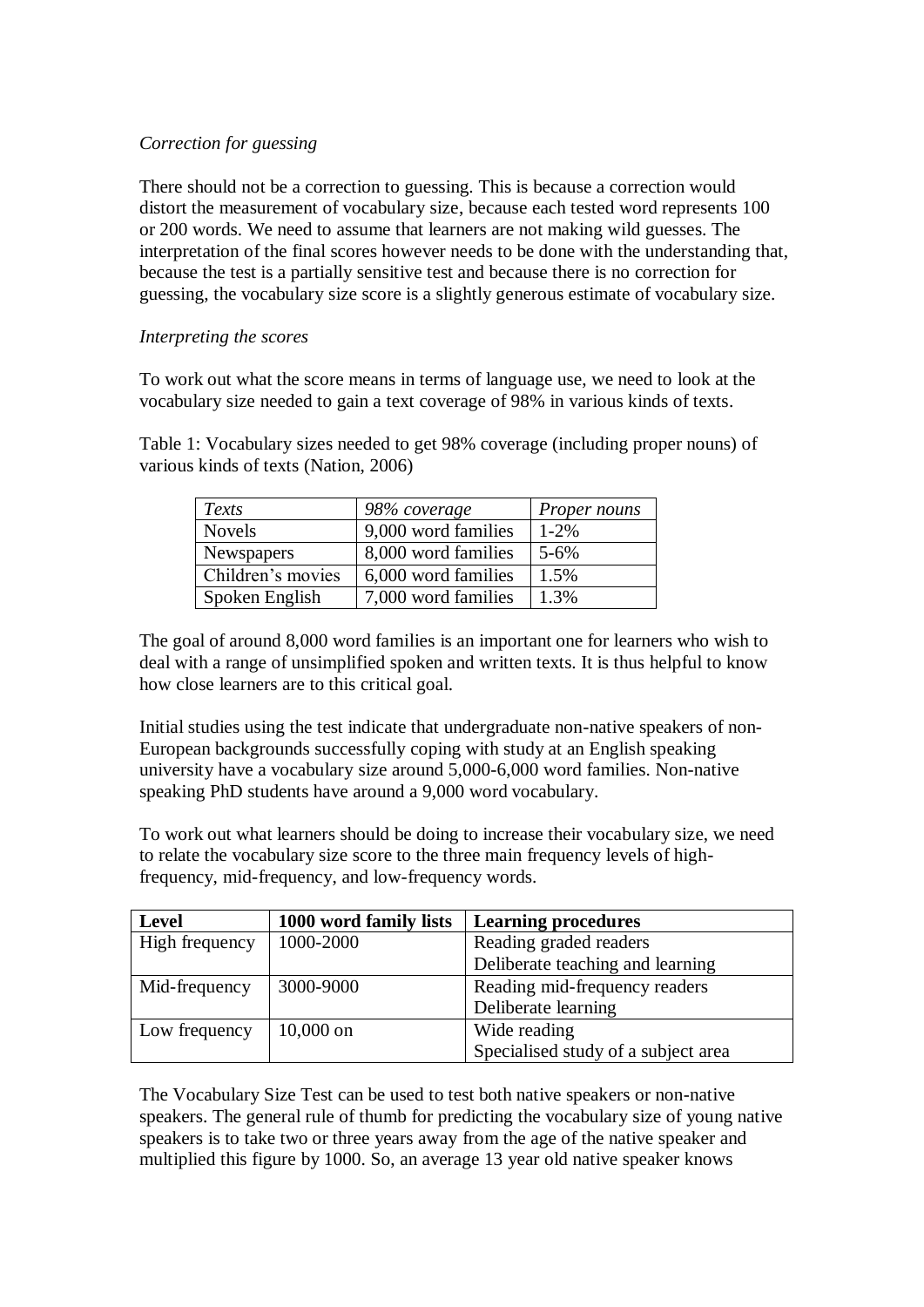between 10,000 and 11,000 word families receptively  $(13-2 = 11 \times 1000 = 11,000)$ . At any age level however, there may be a wide range of vocabulary sizes.

# **Studies using the test**

A good vocabulary test has the following features and Beglar's (2010) examination of the 140 item Vocabulary Size Test showed that it does have these features.

- 1 It can be used with learners with a very wide range of proficiency levels.
- 2 It measures what it is supposed to measure and does not measure other things. Beglar found that the test was very clearly measuring a single factor (presumably written receptive vocabulary knowledge) and other factors played a very minor role in performance on the text.
- 3 It behaves in ways that we would expect it to behave, distinguishing between learners of different proficiency levels, having a range of item difficulties related to the frequency level of the tested words, and clearly distinguishing several different levels of vocabulary knowledge so that learners' vocabulary growth over time could be measured.
- 4 It performs consistently and reliably, even though circumstances change. In Beglar's trialling of the test, these changes included comparing the performance of male subjects with female subjects, comparing 70 item versions of the test with the 140 item version, and comparing learners of various proficiency levels. Rasch reliability measures were around .96.
- 5 It is easy to score and interpret the scores.
- 6 The items in the test are clear and unambiguous.
- 7 It can be administered in efficient ways with learners sitting only five words per 1000 word level.

The 140 item test works very well because it covers a very wide range of frequency levels, it includes a large number of items (even half of this number would work well), the items have been very carefully designed and made, and the test is designed to measure just one kind of vocabulary knowledge.

Nguyen and Nation (2011) showed that it is important to sit all levels of the test because for various reasons some words at the lower frequency levels will be known. This may be because they are loan words or cognates, because they relate to learners hobbies and interests, because they are technical words in fields the learners are familiar with, or because the learners just happened to meet them.

An as yet unpublished study shows that when there is an "I don't know" choice

- 1 the test takes less time. This shows that learners are carefully considering options and are not making wild guesses when there is no "I don't know" option.
- 2 learners' scores are lower. This shows that discouraging guessing means learners cannot get credit for items where they have some partial knowledge of the word.
- 3 their receptive multiple-choice scores are closer to their receptive recall scores. This shows that discouraging guessing turns a sensitive test into a tougher test.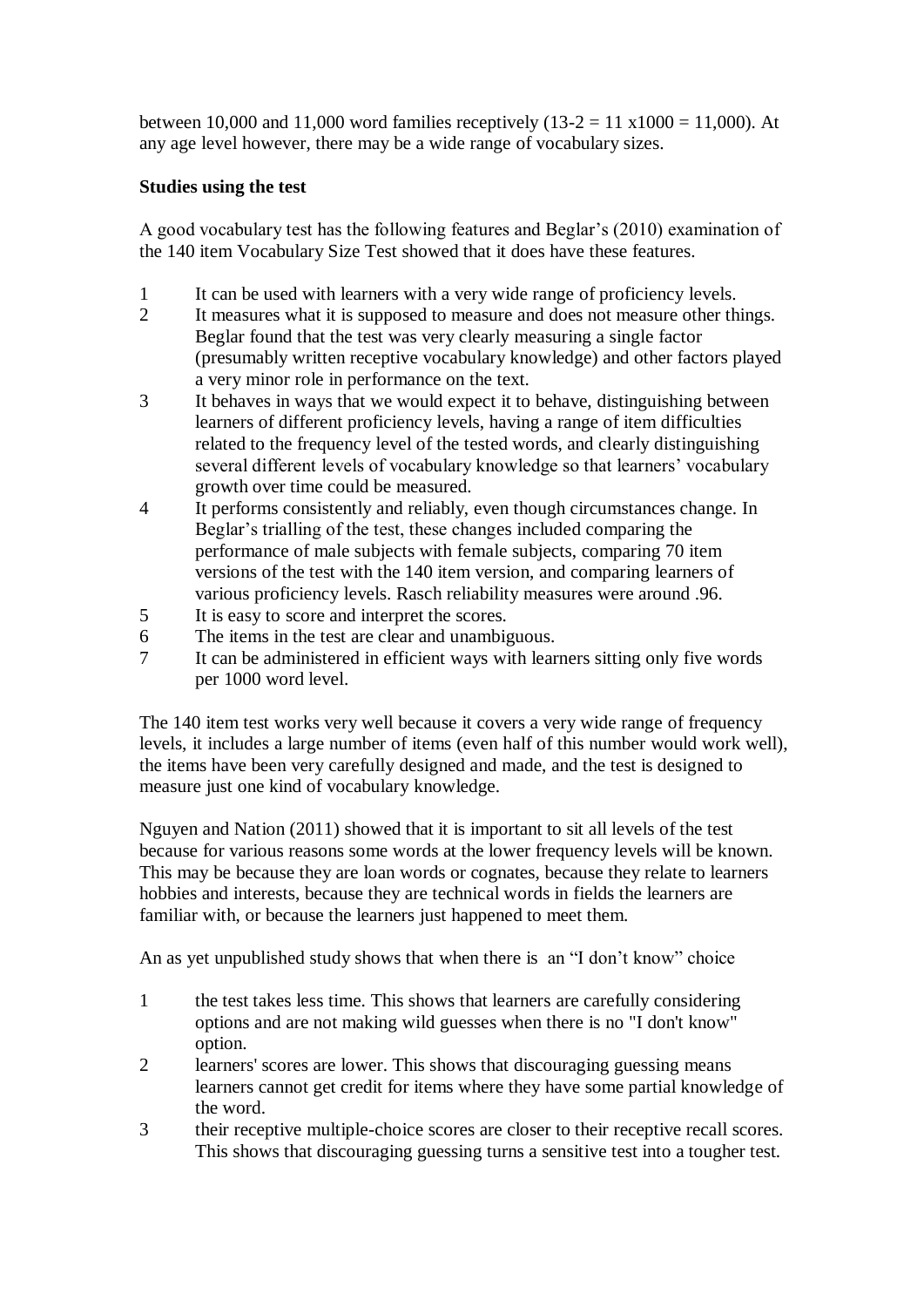4 a penalty for making an incorrect answer instead of choosing "I don't know" increases the choice of the "I don't know" option by around a third. This shows that if you want to use a multiple-choice test as a tough test of knowledge rather than as a sensitive test of knowledge giving credit for partial knowledge, then adding an "I don't know option" should be accompanied by a penalty that the learners know about.

An important reason for using a multiple-choice format for a vocabulary test is to allow learners to draw on partial knowledge when they answer the test. That is, the choice of that particular format can be because the goal of the test maker is to give as much credit as possible for what learners know even if this knowledge is incomplete. If the test is designed for this purpose, then test-takers should be encouraged to use their intuition and make informed or intuitive guesses.

### **Sources of words for the tests**

### *The British National Corpus word family lists*

The words to be tested are sampled from the British National Corpus word family lists which now go up to the  $25<sup>th</sup> 1000$ . The British National Corpus word lists (more recently the BNC/COCA wordlists) are lists of word families developed for two main purposes.

- 1 The lists are designed to be used in the Range and AntWordProfiler programs to analyse the vocabulary load of texts.
- 2 The lists are designed to be as complete as possible lists of the high-frequency (1000-2000), mid-frequency (3000-9000) words. They also cover 16,000 lowfrequency words which include the more common low-frequency words.

For information on the British National Corpus wordlists see Paul Nation's web site.

### *Word families*

The unit of counting in the British National Corpus frequency lists, and therefore the unit of counting in the test, is the word family. The word family was chosen, rather than the word type or lemma, firstly because research has shown that word families are psychologically real (Nagy, Anderson, Schommer, Scott & Stallman, 1989; Bertram, Laine & Virkkala, 2000). Secondly, when reading, knowing one member of the family and having control of the most common and regular word-building processes makes it possible to work out the meaning of previously unmet members of the family. Here are some examples of low-frequency family members of highfrequency word families – *burningly, helplessness, snappishly, curiouser*.

The unit of counting makes a substantial difference to the number of words in the language. For example, the first 1000 word families contain 6,857 word types, which means each word family at this level has an average of just under seven words per family. The average number of types per family decreases as you move down the frequency levels. When measuring vocabulary knowledge for productive purposes, the word type or the lemma is a more sensible unit of counting. If the lemma was the unit of counting for receptive purposes, the following items would be counted as